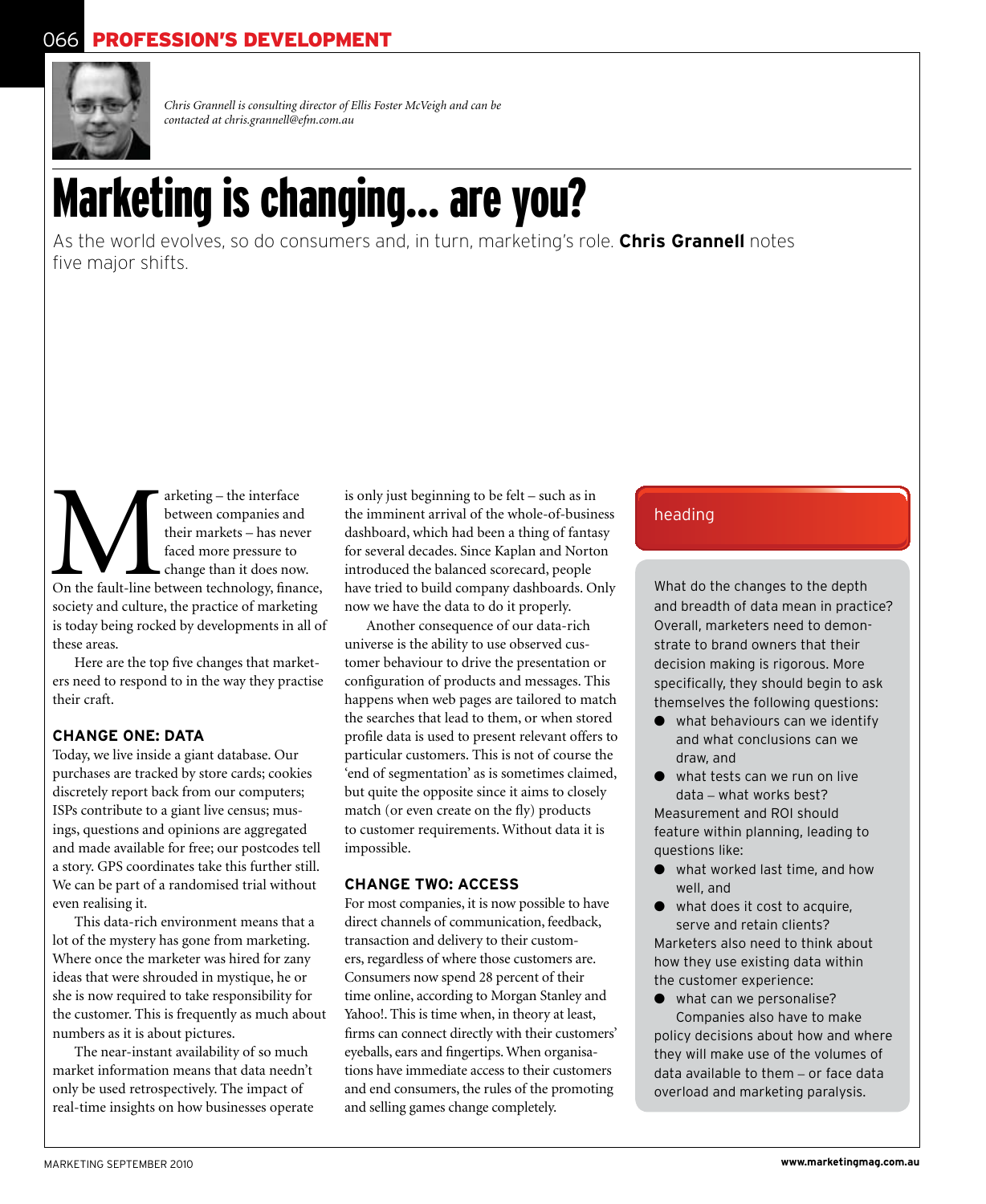

The promise of customer relationship management (CRM) 20 years ago is starting to bear fruit by the basket load, now that customer feedback can be readily captured and aggregated without the interference of pesky intermediaries or the cost of stamps. The scalable intimacy that can be achieved means that a single company can present tailored communications or targeted products with pinpoint accuracy if it wants to, and capture direct customer feedback on what happens next.

Ideas like crowdsourcing (getting large groups – typically consumers – to debate and vote on new ideas like product enhancements and thus feel warm and fuzzy about the brands involved) are possible because of access. Similarly the ability to service so-called 'long tail' markets (small and typically fragmented customer groups interested in unpopular, niche or weird stuff) stems from the ability to access customers wherever they are. Access changes the cost equation too. It is simply much, much cheaper to reach customers today than it was 15 years ago. By profitably opening up niches, access allows companies to economically avoid crowded parts of markets. But access also means that the number of suppliers chasing the same part of the market can balloon. The 'Flat Earth' concept (where everyone jostles with each other in a perfect, online market) is frequently overstated. But the insight at its core – that everyone with an IP address is equally within reach – is all about access. And while the interaction between

brand and customer is far from symmetrical, it has a backchannel which previous generations could only dream of.

Where from here? Brand owners need to think carefully about how the structure of their industry is changing. New customers are within reach, and existing customers can be reached more precisely – with tailored services if required. Key themes for marketers to consider are:

- ✒ Are we making the most of the opportunities to broaden and deepen the access we have to customers?
- ✒ Can we usefully connect with customers at different times and locations to normal?
- ✒ Should we target new customer groups? Marketers also need to consider the downside of broadening access:
- ✒ Do we face new competitors perhaps from distant geographies?

And finally, self-selection and feedback should be considered:

✒ How can getting customers to choose play a role in our strategy? Is feedback being captured and included in strategic development?

#### **Change Three: Interconnected Consumers**

People have always enjoyed connecting with each other – it's just much easier now than ever before. Moreover, in a world where the sheer volume of content and breadth of options becomes overwhelming, consumers will increasingly turn to their peers for guidance during the buying and selection process.

Today, consumers are no longer the fragmented folk that we used to think they were: individually weak in the face of corporate might. Today's consumers talk to each other, and frequently their voices become powerful enough to be heard above the din that brand owners have paid for.

While the downside is frightening, the upside of interconnected consumers is exciting. For firms that can influence the content of this human network, it's an enormous (and potentially cost-effective) promotional channel. A recent paper from McKinsey and Co declares, 'word of mouth is the primary factor behind 20 to 50 percent of all purchasing decisions'.

It's perhaps inevitable given the value of referrals that some firms have started to think about tweets having monetary worth. The launch website for the book *Oh My God What Happened And What Should I Do?* (aptly enough about digital marketing) offers free downloads to anyone willing to tweet the book's details to their followers.

Interconnectivity also makes selfexpressive behaviour (the public display of affiliation) much easier, and its reach more widespread. Some brands have been able to tap into this phenomenon (think iPhone, Twitter) with epidemic results. At its most extreme, brands that open themselves up to interconnected consumers can operate as 'col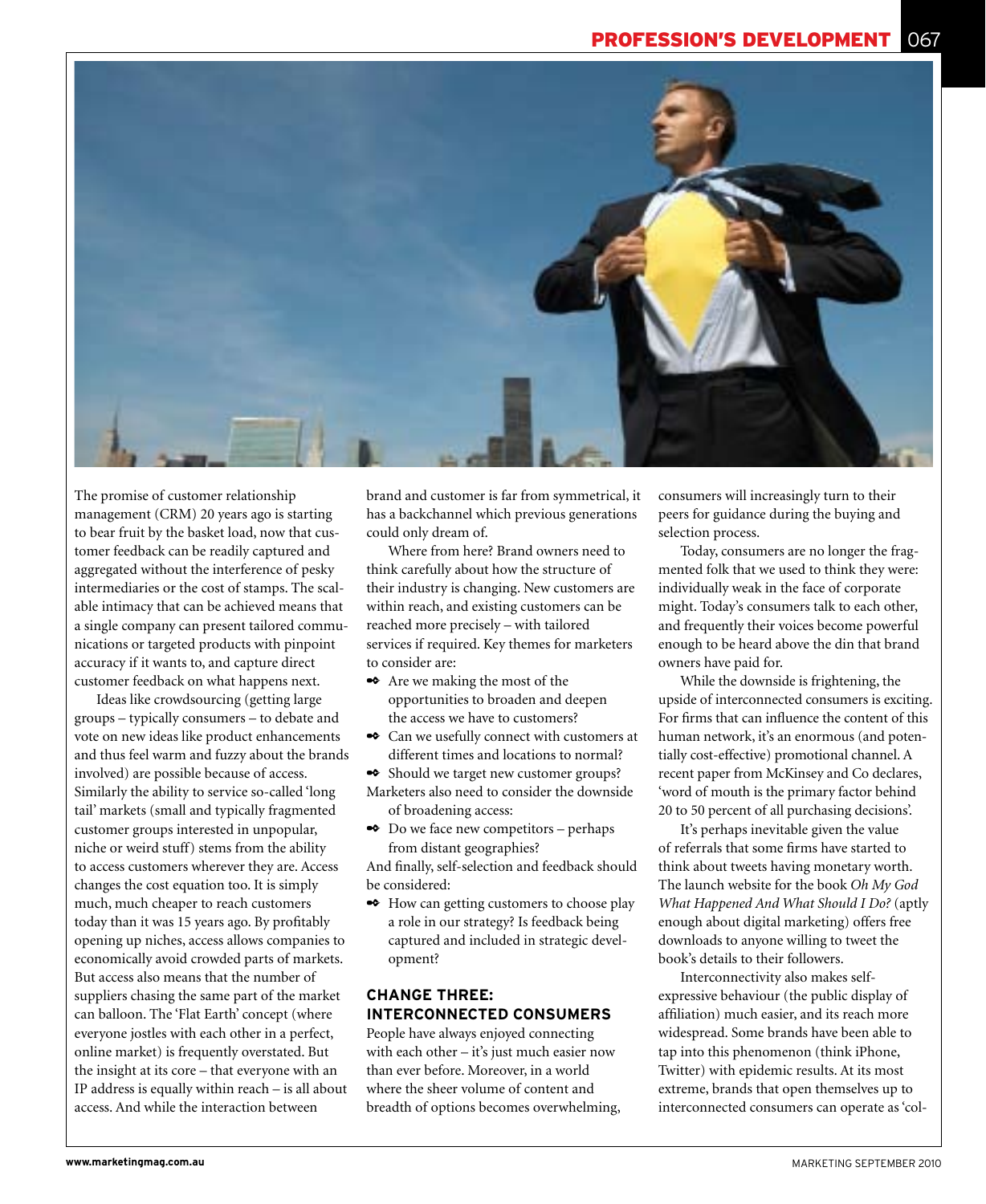laborative' or 'participatory' endeavours. Today only a small number of brands are truly operating in this way (arguably Flickr, FourSquare, Airbnb), but companies like these achieve stellar levels of advocacy from their customers.

Whether participatory brands become commonplace remains to be seen, but the interconnected consumer is here to stay, and has implications for every type of business. The connected consumer presents an enormous threat to unresponsive organisations used to a world of one-way communication. Questions for marketers to think about include:

- ✒ What's advocacy worth to us?
- ✒ How might we encourage it?

Marketers who wish to make the most of interconnected consumers must have the courage to lose control, to celebrate and encourage the voice of the customer within the marketing mix – and in doing so to accept the risk and increased scrutiny that this brings. Smart organisations realise that sustainability can be a source of competitive advantage. A recent report by Accenture claims that 93 percent of CEOs 'believe that sustainability issues will be critical to the future success of their business'. Commitment to sustainability can deliver significant commercial benefits – not just cost reduction through improved efficiency but valuable outcomes like reputation and revenue growth (new customers, higher premiums and new markets). Added to these is a curious category of advantage: something that occurs when a leading firm gets ahead of the game by stealing a march on competitors and leaving them wheezing and gasping to catch up.

At the broadest level, there are three market-based strategies to sustainability: respond to the market, change the market, or camouflage the product (by making it look more like regular alternatives). Pursuing any

## **K** Next year's competitor may not be the familiar adversary down the road, but a confident and dynamic Chinese, Indian or South African firm.<sup>99</sup>

The hard questions are:

 $\triangle$  Are we – as an organisation – ready to open a Pandora's box of real consumer influence?

✒ How far are we prepared to go? Strategies to encourage and facilitate advocacy might not be right for every brand. One recommendation is universal though: all companies should routinely listen in to what consumers say about them.

#### **Change Four: Sustainability**

Against the backdrop of enormous sociopolitical and demographic strain, marketing needs to listen to customer sentiment and anticipate future demands, regulations and expectations. Marketing needs to tell brand owners what trade-offs customers are willing to make, and what they are prepared to pay more for.

The old model of rationalist consumption had mainstream purchasers considering either (a) price or (b) their own interests when planning and making purchases. This two-part equation can no longer explain (or for that matter, predict) consumer behaviour.

of these three options – and deciding which is the best approach – depends upon a marriage of market-based information and a firm's capabilities.

Regardless of a company's position on green, no marketer can neglect the green issue entirely. As BP's recent and very public experience shows, the days of sweeping misdemeanours under the carpet are long gone – particularly given the ready availability of information (see Change Three).

As brand owners consider how the commercial rationale for pursuing a sustainability agenda might work, the key question for marketers appears deceptively simple:

✒ How might 'green' create opportunities for us to get ahead of competitors?

The marketing function in any company should have its finger on the pulse of where customers' hearts and minds are at on green issues:

- ✒ Where do our customers stand on sustainability?
- ✒ Does it create value for them, and if not, how might it?
- ✒ What trade-offs will they accept? Based on this insight, marketers seeking to pursue sustainability need to decide which strategy they will follow:
- ✒ Will we promote green, camouflage it, or add something else to it?

#### **Change Five: Supply-Side**

There are changes on the provider side of the fence as well as amongst markets. Cheap goods from China are just the start. So-called 'frugal innovation' means that new competitors who do things very differently to established players are emerging from developing markets. Firms that operate in new markets – where they grapple with twin challenges of poor infrastructure and limited affordability – are bringing simpler (and hence cheaper) offerings to many different points in the value chain.

Two years ago – when maxed-out credit was but a glimmer in bankers' eyes – marketers might have thought, cynically, that 'sophisticated' consumers could always be persuaded to look beyond price if the aura of their products was appropriately fancy. But cars and phones that are a fraction of current prices will be hard for anyone to completely ignore. (Why buy one car when you can have three?)

Developing markets don't just bring lower prices. Unencumbered by the legacy systems that dog their old-school competitors, many suppliers in high-growth regions will outperform their Western competitors in terms of innovation and ideas before too long. And we can expect that global companies upstream will increasingly design and develop products with the needs of emerging markets in mind as they turn their attention to the potential rewards to be had in large and rapidly-growing consumer populations.

Make no mistake, these are supply-side changes that will ultimately affect Western consumers. Already products from the developing world are starting to flow back into Western markets – both as OEM component suppliers and increasingly as customer-facing brands. Next year's competitor might not be the familiar adversary down the road, but a confident and dynamic Chinese, Indian or South African firm.

Above all else, supply-side changes mean that brand owners need to prepare for instability. Against this backdrop, marketers should seek to protect or develop competitive advantage: